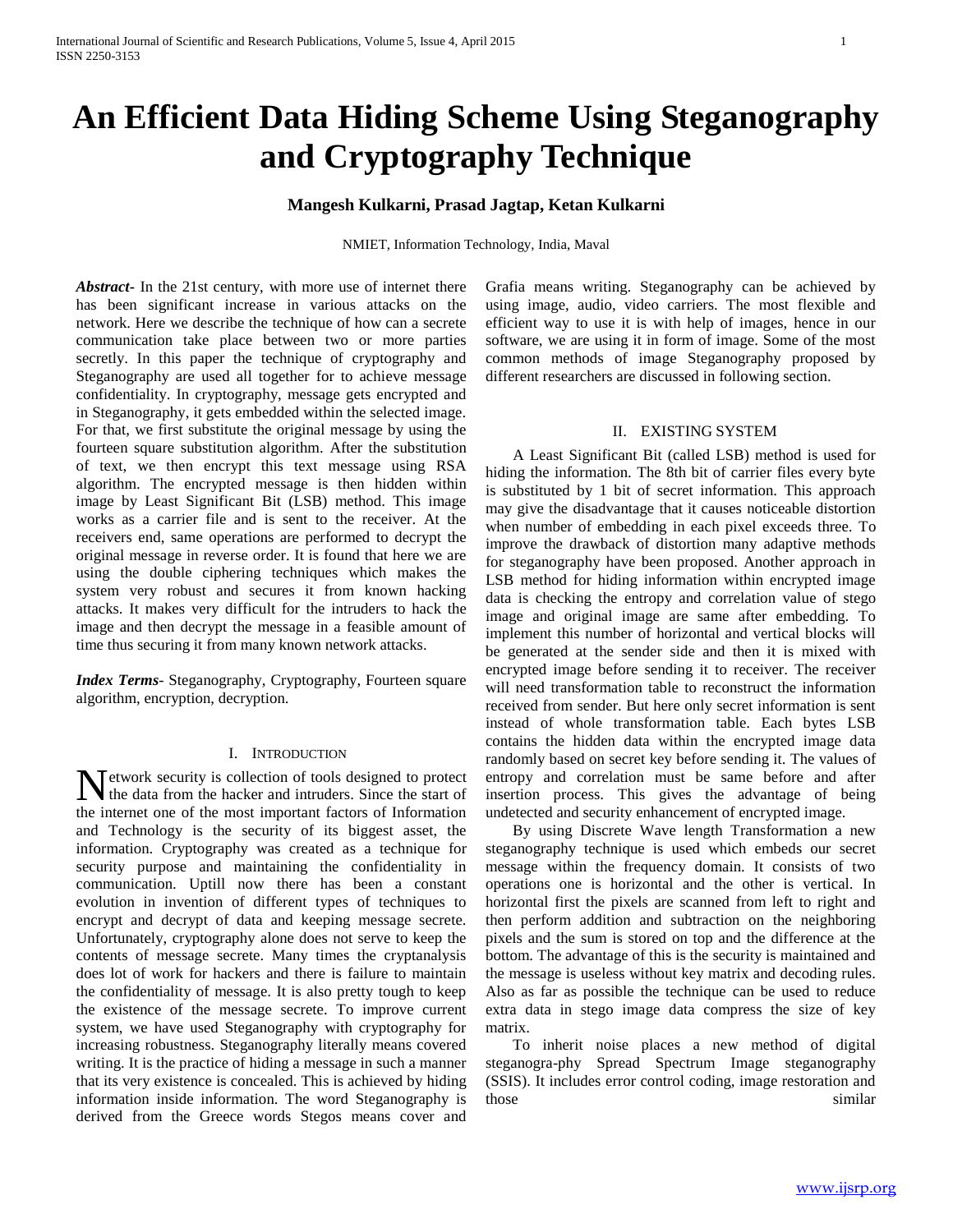to spread spectrum communication are merged within this system. The hidden message is embedded within noise and then added to digital cover image. The color imagery and audio signals method may be the extensions of this technique.

 A new technique of hamming code whose goal is to improve the embedding rate which give two different schemes. The first one is derived from blind watermarking scheme. The second scheme includes relative entropy between cove data and stego data tends to be zero. For digital watermarking the main care to be taken off the subsequent processing should not destroy the embedded information. This property makes digital watermarking technology attractive for steganography information embedding is followed by lossy consumption. It gives advantage such that the performance of scheme is compared with respect to security embedding distortion and rate of embedding.

 There are lots of techniques present for substitution algorithms. The history of using square substitution method all started back from as basic as two squares.

 In next method a text steganography using two square reverse ciphers is proposed. In this, there are two steps for encryption. In the first step, get the first step cipher by using table1 and table2. After getting the first step cipher we divide that into 2-2 characters. After that swap the 2-2 characters positions and get the final cipher. The cover image is divided into bytes. In each byte do not embed; but in few selected bytes based on the bit pattern of the cipher text. In the selected bytes the 7th bit position that is LSB minus one are to be embedded. The 8th bit means the LSB bit position. Advantage here is it provides two level security- cryptography and steganography. As compared to LSB method this algorithm is much better in terms of intrusion prevention. But disadvantage is Table1 and Table 2 is divided in to alphabets where q is missing also digits are not included. In future this approach an be extendable to send secret image in cover image.

 This approach can be extendable to audio and video carrier files. A method for steganography using six square substitution ciphers which includes only alphabets.However the research further continued and six squares were designed. This made the algorithm secure but however it still did not had any provision for substitutions of special symbols and numbers. Just the squares were increased for proper ordered matrix and greater substitution flexibility.

 Next in this research field to evolve was the recent 12 square matrix. All most all cons were tried to eliminate in this method. The 12 square was able to encrypt not only all the alphabets but also the special symbols and the numbers. Precisely the 12 square uses six of its squares arranged in 5 by 5 matrices and other six squares in 6 by 7 matrices. First 6 squares consist of alphabets and the other 6 squares consist of the numbers and symbols.

 Though the 12 square methods was a secure one it still had some cons in it. Namely important ones were like the letter q was missing in the table. It was done so for the sake of proper matrix setting. Also some special characters and digits were missing in the table. Because of this whenever the letter q was detected it remained unchanged in the enci-phering process. This existing system is only able to perform one time encryption which make security of single level. In 12 square method the disadvantage is

that the message was only substituted the 12 squares table and it could get easily hacked by the attackers. This system suffered lots of drawbacks so in order to overcome all the cons of previous approaches we have proposed a new optimal system that is described in next section.

 This was the latest existing system working to current date but it has the following drawbacks as chalked below:

Consists of only 12 squares

Letter q is missing in the table

Some special characters are missing

 Uppercase and lowercase are not differentiated No different mechanism for key generation

 No robust mechanism present as there is only one level of encryption

Only one level of message encryption is done

## III. PROPOSED SYSTEM

 The Proposed system provides high level of security by dual ciphering method. In this system we are substituting the original message by using fourteen square substitution algorithms and after that we are applying the RSA encryption algorithm on substituted text and that encrypted cipher text is embedded in image. Hence the message is dual enciphered thus taking the security measures of information to next level.

#### A. FOURTEEN SQUARE SUBSTITUTION CIPHER

 In the earlier paper the twelve square cipher substitution is represented which includes only lower case alphabets, numbers and some special characters. This is extended in to fourteen square substitution ciphers to include numerals, upper and lower alphabets and all special characters including space bar which are present on keyboard. At first, the fourteen-square substitutes the alphabets, digits and special characters so it is less susceptible to frequency analysis attacks. It uses eight 9 by 6 matrices each arranged in a square, as shown in figure-1. Each of the 9 by 6 matrices contains the letters of the alphabets (upper case and lower case) and another six 6 by 7 matrices arranged in a squares for digits and special characters, as shown in figure-2. All the special characters from your desktop/laptop keyboard are included in this figure. So the following describes how the figure-1 is prepared: in square-1, we have taken fifty two alphabets and two special characters, out of which twenty six are capital letters and twenty six, are small letters. In each row we have arranged nine alphabets and each column contains six alphabets. Square- 2 is made from square- 1 by taking the first row of the square-1 to sixth row place and other rows one position up. Similarly square-3 is created from square 2 by taking the first row of square 2 to sixth row place and other rows are position up.The same procedure is for square- 4 which created from square-3 by taking first row of square-3 to sixth row of square-4 and other rows are position up. In square-5, we have converted rows into column and interchanged first and last alphabets. The same step follows in square-6 to square-8 by taking first row of previous square to sixth row and other rows one position up.The same method we have followed in figure- 2. It is shown in figure-1 and figure-2.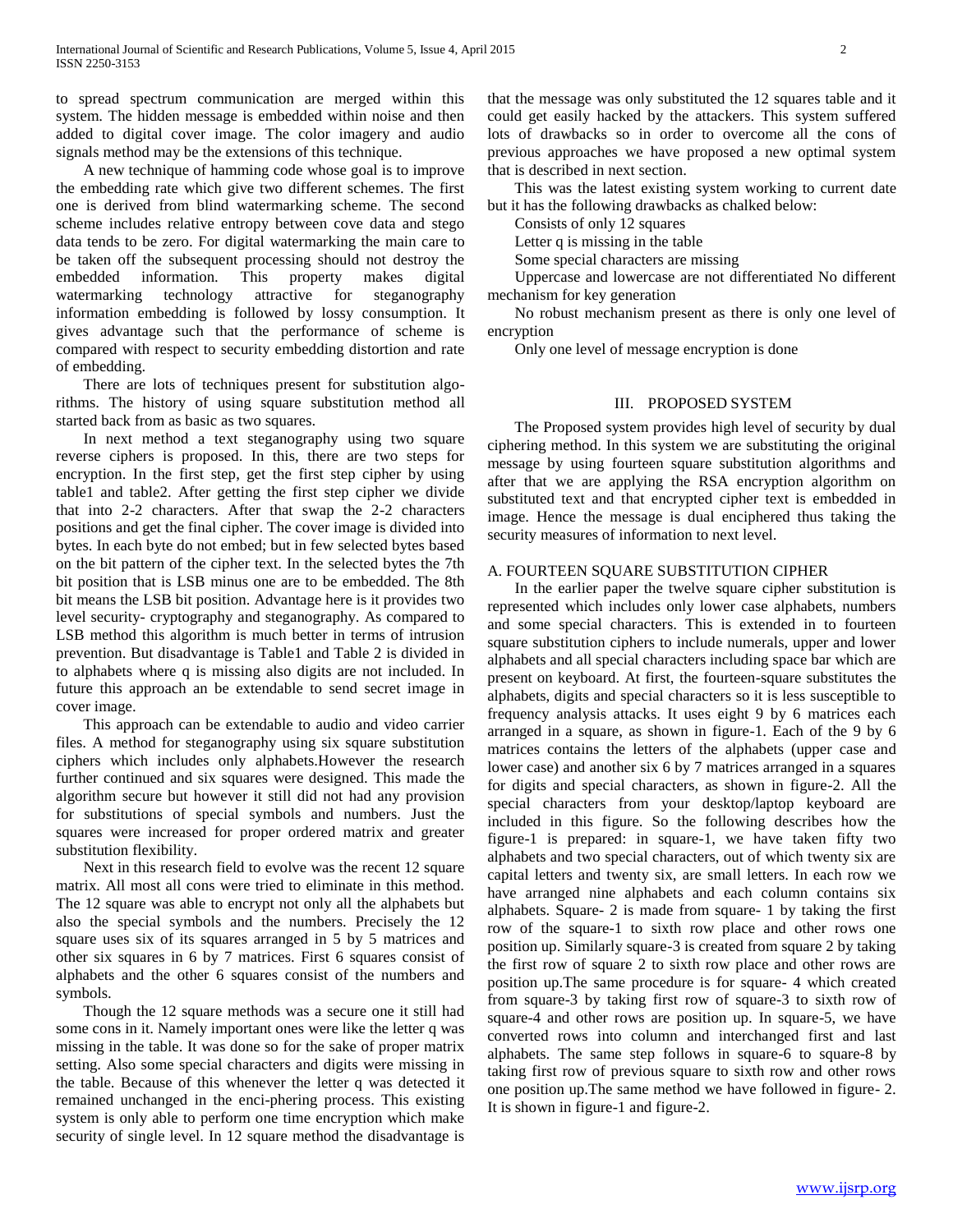| Square 1           | <b>Square 2</b>    | Square 3           | Square 4           |
|--------------------|--------------------|--------------------|--------------------|
| stuvwxyzA          | <b>BCDEFGHIJ</b>   | <b>KLMNOPORS</b>   | TUVWXYZ@?          |
| <b>BCDEFGHIJ</b>   | KLMNOPORS          | TUVWXYZ@?          | abcd efghi         |
| <b>KLMNOPORS</b>   | TUVWXYZ@?          | abcd efghi         | iklmnopqr          |
| TUVWXYZ@?          | abcd efghi         | jklmnopqr          | stuvwxyzA          |
| abcdefghi          | iklmnopqr          | stuvwx yzA         | <b>BCDEFGHIJ</b>   |
| j k 1 m n op q r   | stu vw x yz A      | <b>BCD EF GHIJ</b> | <b>KLMNOPORS</b>   |
| Square 5           | Square 6           | Square 7           | Square 8           |
| r y E KQ Wagm      | tzFLRXbhn          | u AGMS Ycio        |                    |
|                    |                    |                    | v BHNTZdjp         |
| tzFLRXbhn          | u AGMS Ycio        | v BHN T Zd i p     | w C I O U @ ekq    |
| u AGMS Ycio        | v BHNTZdip         | w CIOU@ekq         | $X$ D J P V ? f 1s |
| v BHNTZdip         | w CIOU@ekq         | $X$ D J P V ? f 1s | r yEK QWagm        |
| w C I O U @ e k q  | $X$ D J P V ? f 1s | r vEK QWagm        | tzFLRXbhn          |
| $X$ D J P V ? f 1s | r v E K Q W a g m  | tzFLRXbhn          | u AGMS Ycio        |

**Fig. 1. Plain Text and Cipher Text Table(Alphabets)**

| Square 9                           | <b>Square 10</b>                         | Square 11                        |  |
|------------------------------------|------------------------------------------|----------------------------------|--|
| 0123456                            | $789'$ ~!                                | #\$%^&*(                         |  |
| $789' \sim !$                      | # \$ % $*$ (                             | ) $-+ = \{$<br>$\}$ ]; : "       |  |
| #\$%^&*(                           | $- + = \{ \}$                            |                                  |  |
| $- + = \{ [$                       | $\{\ ]\ ;\ "``'\ \}$                     | $\langle , \rangle$ . $\in$ /    |  |
| $\}$ ]; : " ' \                    | $\langle , \rangle$ . $\epsilon$ /       | 0123456                          |  |
| $\langle , \rangle$ . $\epsilon$ / | 0 1 2 3 4 5 6                            | $789' \sim 1$                    |  |
| Square 12                          | Square 13                                | Square 14                        |  |
| $06:8+$ : <                        | $17 * = :$                               | $17 * = :$                       |  |
| $17 * = :$                         | $28 \# ($ {">                            | $28 \# ($ { ">                   |  |
| $28 \# ($ { ">                     | $06$ ! $&+$ : <                          | 39S                              |  |
| $39S$ ][ $\cdot$ .                 | $39S$ $\left\lceil \cdot \right\rceil$ . | $4'$ % }\ $\epsilon$             |  |
| $4'$ % } \ $\epsilon$              | $4'$ % }\ $\epsilon$                     | $5 \sim \lceil \cdot \rceil$   / |  |
| $5 \sim 1$ . $1/$                  | $5 \sim 11/$                             | $06:8+$ ; <                      |  |
|                                    |                                          |                                  |  |

## **Fig. 2. Plain Text and Cipher Text Table(Digits and Special Characters)**

 The plain text is read from left to right. If the character is alphabet it will refer to the figure-1, otherwise if it is a number or a special character it will refer to figure-2. While scanning the plain text the first alphabets plain text is in square-1 and its cipher is in same row and column location in square-5. The second alphabet, its plain text is in square- 2 and its cipher text is in same row and column location of square6. The third alphabet, its plain text is in square-3 and cipher text is in same row and column location of square-7. The fourth alphabet, its plain text is in square 4 and its cipher text is in same row and column location of square-8 similarly fifth alphabet corresponds to square-1 and square-5, 6th alphabet corresponds to square-2 and square-6, 7th alphabet corresponds to square-3 and square-7 and so on. Secret message is combination of alphabets, digits and special characters. While scanning for the secrete message, for the special characters and digits it will refer to the figure-2. The special character (including digit), its plain text is in square-9 and cipher text is in same row and column location of square-12. For another special character(including digits) it follow the same procedure as mentioned for figure-1 characters. How it will work can be understood by below little example.

If plain text is: Hello

Its cipher text would be: bUJJ?

 After this successful substitution of the plain text, again this cipher text will be encrypted by the one of the most secure encryption algorithm. For this we are using the RSA algorithm form encryption and decryption process and lastly the encrypted message will be embedded inside the image. The substituted image is then re-encrypted using the RSA in following way:

#### B. RSA ALGORITHM

- (1) Given an integer key size  $1_i=k_i=4000$ , generate random prime large Integers p, q with k bits; let  $n = pq$  and generate random large Integer d such that  $p,q \nvert d \nvert n$  and relatively prime to  $(p-1)(q-1)$ . Let  $e =$  inverse of d mod  $(p-1)(q-1)$ . Save p, q, d in hexadecimal format.
- (2) Given two prime large Integers set  $p, q$  = these (check their primality) and generate d, e as in (1). Save p, q, d in hex format.
- (3) (3)Given p, q, d, check primality of p, q; check p, q  $: d : pq$  and GCD(d,  $(p-1) (q-1) = 1$  and if ok, generate  $e =$  inverse of d mod  $(p-1)(q-1)$ . Save p, q, d.
- (4) read p, q, d and compute  $e =$  inverse of d mod  $(p-1)(q-1)$ .
- (5) Divide input data into x blocks
- (6) Add padding bits into x blocks
- (7) Convert blocks into integer and calculate exponential value
- (8) Calculate modulus n of above calculated value
- (9) Repeat process for all blocks to generate encrypted data
- (10)For decryption, Divide input data into x blocks
- (11)Add padding bits into x blocks
- (12)Convert blocks into integer and calculate exponential value using key d
- (13)Calculate modulus n of above calculated value
- (14)Repeat process for all blocks to generate decrypted data

### IV. EMBEDDING PROCESS

 After the substitution and conversion (into RSA), the code is then finally ready to get embed in image, also known as carrier image.For this process the carrier file is transformed into binary form. Each pixel becomes 1 byte. The cipher text of the secret